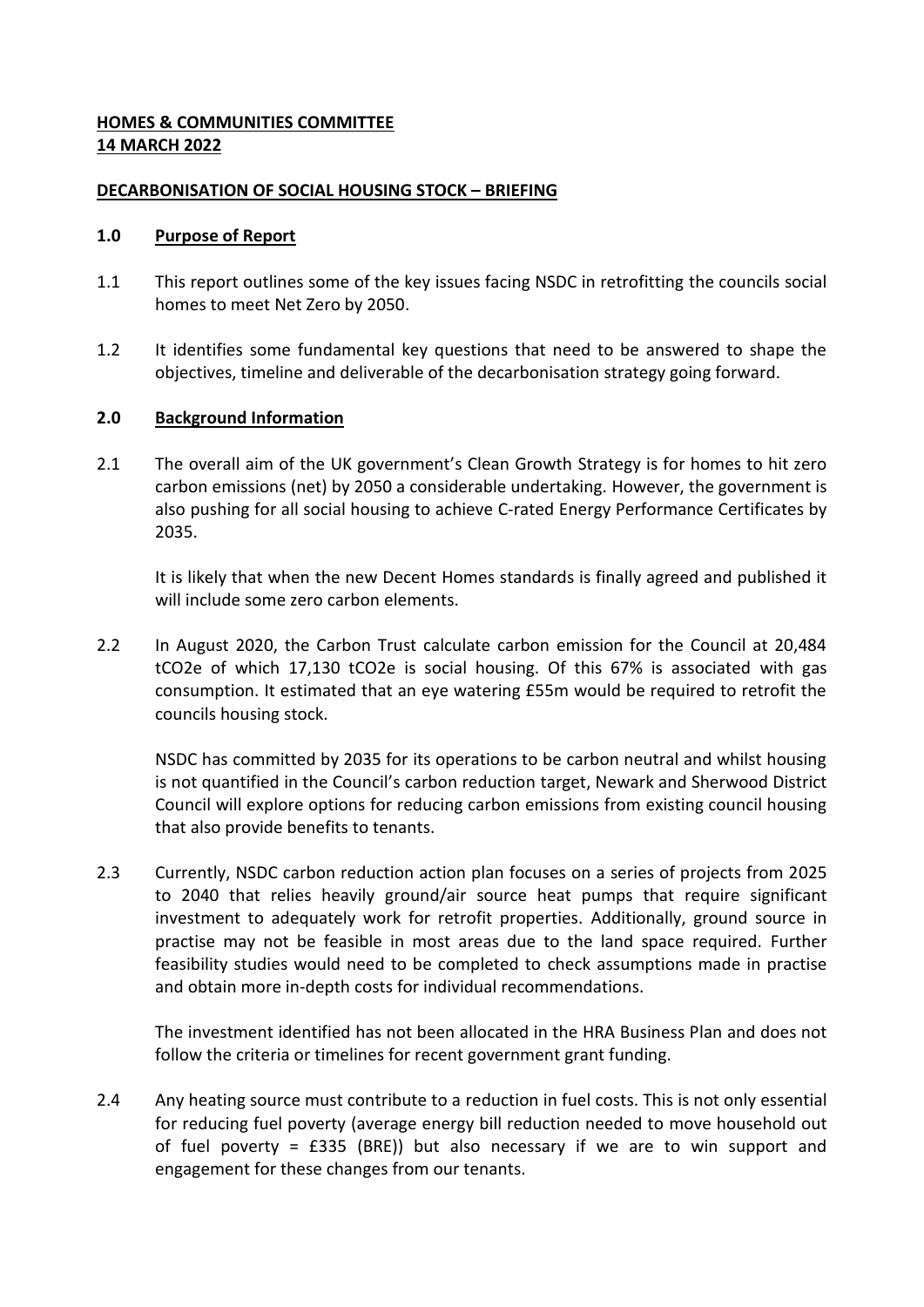- 2.5 We currently have 89 properties fitted with air source heat pumps and have experienced significant number of break downs, difficulty of tenants using them, and elderly residents feeling cold still (wanting temperatures above 21 degrees ceiling the systems operate on).
- 2.6 Stock Profile:

### **EPC/SAP Data for Properties**

|             | No.  | ℅      |  |  |
|-------------|------|--------|--|--|
| А           | 3    | 0.05%  |  |  |
| B           | 3    | 0.05%  |  |  |
| C           | 4011 | 68.03% |  |  |
| D           | 1669 | 28.31% |  |  |
| F           | 8    | 0.14%  |  |  |
| Un-surveyed | 202  | 3.43%  |  |  |
|             |      |        |  |  |

**TOTAL 5896** 100.00%

The good news, 69% of our stock is already EPC C or above, but that still leaves 1,879 properties that aren't. Also, EPC C or above does not equate to carbon neutral.

### Heating Types:

| <b>Type</b>       | Number | <b>Note</b>                          |
|-------------------|--------|--------------------------------------|
| Gas               | 5234   |                                      |
| Solid Fuel        | 23     |                                      |
| Oil               | 205    |                                      |
| <b>LPG</b>        | 3      |                                      |
| <b>Heat Pumps</b> | 89     | New build & retrofit                 |
| Electric          | 18     | Will these meet future requirements? |

Other factors:

Ground floor flats – require under floor insulation? Number of properties require internal/external wall insulation?

# 3.0 **Elements for Net Zero in Housing**

3.1 The four key elements of net zero buildings are:

| 1. | <b>Energy efficiency</b> (insulation,           |                                                                                                                      |
|----|-------------------------------------------------|----------------------------------------------------------------------------------------------------------------------|
|    | draught proofing air tightness,<br>ventilation) | Net zero carbon in operation                                                                                         |
| 2. | <b>Low carbon heating (heat pumps)</b>          |                                                                                                                      |
| 3. | <b>Renewable energy generation</b>              |                                                                                                                      |
|    | (solar)                                         |                                                                                                                      |
|    | <b>Embodied carbon</b>                          | Carbon emitted as a consequence of<br>material extraction, manufacture,<br>transport and installation of<br>products |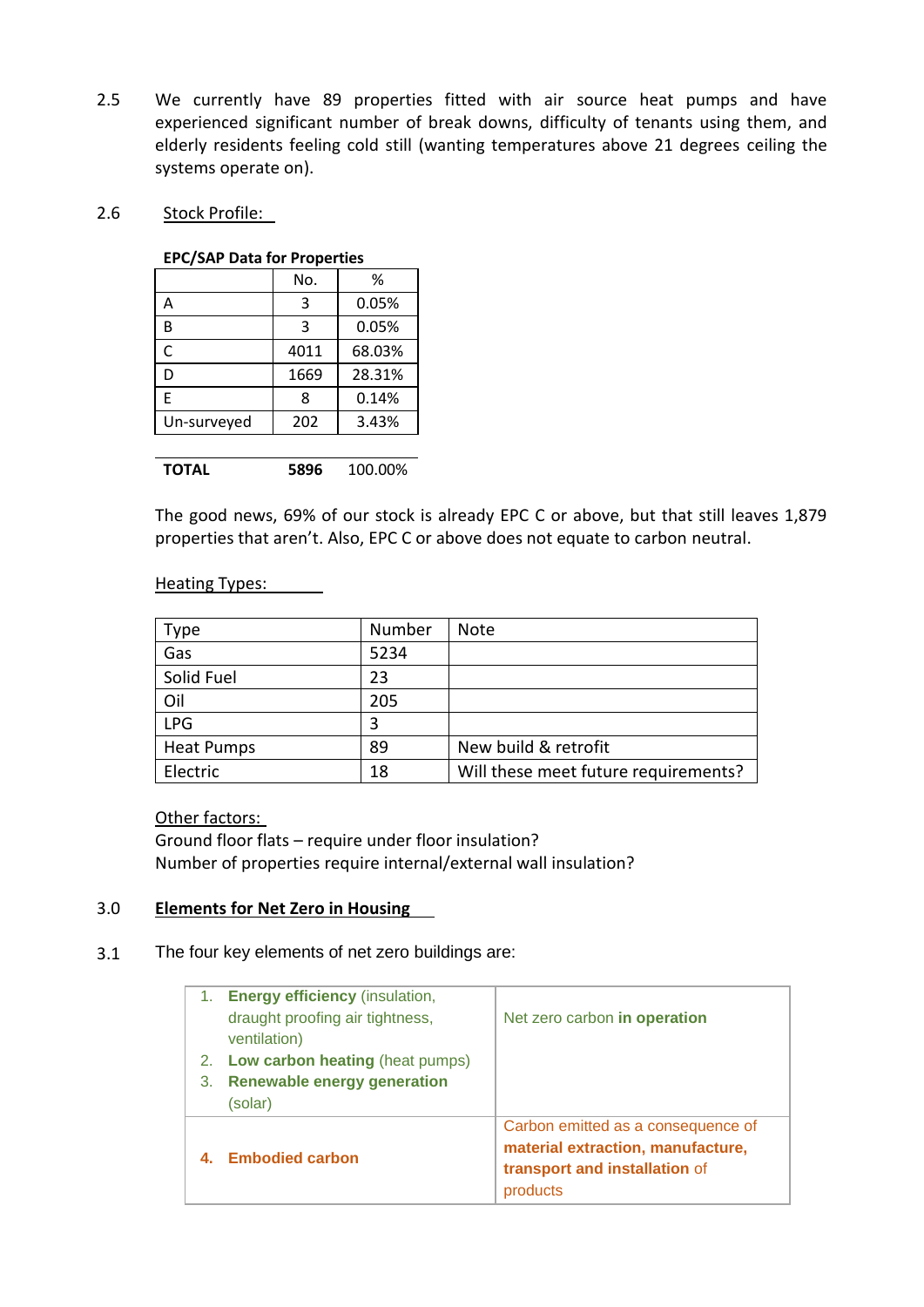The focus for housing will be on the first 3 elements, but also mindful of the  $4<sup>th</sup>$  element in the table above.

- 3.2 What are our strategic aims:
	- Improve the energy efficiency of our homes
	- Reduce fuel poverty amongst our tenant population
	- Reduce carbon emissions arising from our activities
	- Improve business efficiency and reduce waste
	- Purchase responsibly
	- Anything Else?

What if they are competing? I.e. energy efficiency vs cost of heating for tenant? Which takes priority?

3.3 Fuel Poverty – what is in it for our areas/tenants? Previous information collected some years ago is likely to be out of date and is incomplete.

Driven by a number of factors:

- 1. Type of heating predominately gas, which is still the least expensive
- 2. Heating costs electricity costs still much higher than gas
- 3. Water heating costs
- 4. Lighting, cooking and other running costs
- 5. Low incomes inflation and cuts in benefits
- 6. Inefficient construction of homes

We can only control items 1. & 6. Above.

- 3.4 Current sources of funding:
	- Green Homes Grant Local Authority Delivery (LAD) both social housing and private sector. Emphasis on properties fabric and low carbon heating and EPC E and below and NSDC have very few of these. Social housing cases contribution of 33% and limit on costs (£5,000 for EPC's rated D). Very limited on social housing applications.
	- The Home Upgrade Grant upgrading the most energy inefficient off gas grid homes in England with low carbon heating and energy efficiency measures. Contribution of 33% of costs from landlords. Cost sealing dependant on current EPC rating and very limited on social housing applications.
	- Social Housing Decarbonisation Fund retrofit solutions to stock to bring to EPC C or above, bidding process and emphasis on EPC E and below, but can do some D's. Cost ceilings implied and 33% contribution required. Must look at fabric first.
	- Energy Company Obligation energy efficiency for low income and vulnerable households up to March 2026.
	- HRA Business Plan which doesn't yet account for major decarbonisation spending.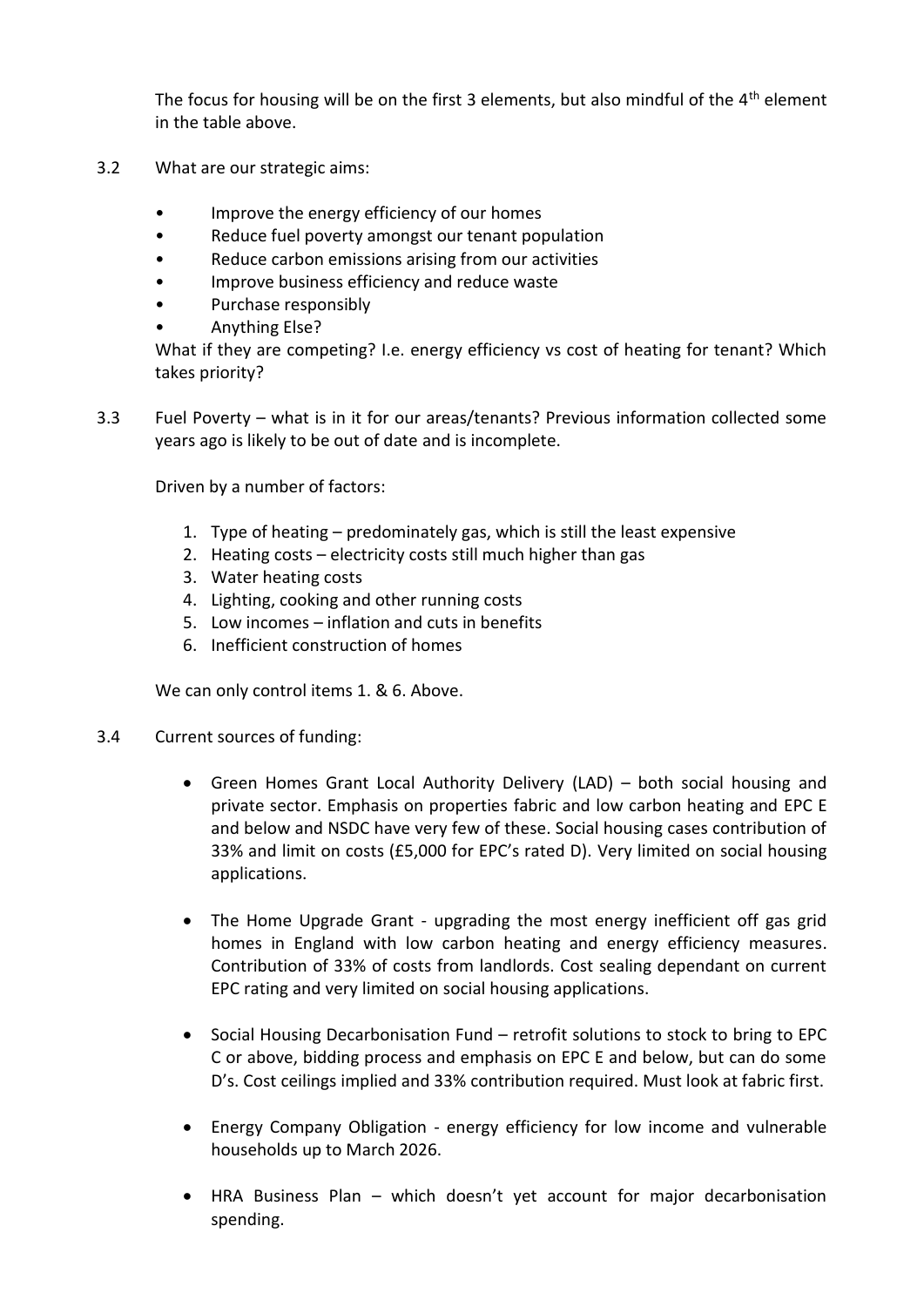Apart for the Energy Company Obligations scheme, the rest of the government schemes only have committed funding year on year with very tight timescale for completions. Local authorities and registered providers are seeking longer term funding from the government.

Whilst chasing government grants is not a strategy to recommend, it would be prudent to take advantage of those that fit into or can contribute to delivery of the strategy.

- 3.5 To assist in the discussion and scoping of the strategy a list of key questions for consideration has been complied below:
	- Is it economically viable for investing in all our stock if spending £40-£50k to retrofit? Maybe a % is sold, but what would the criteria be?
	- Could rents be a mechanism to pay for this work a policy that is known as 'warm rents'? Homes that are retrofitted would be much cheaper to run. But increasing rents could exacerbate poverty and be unpopular with tenants.
	- $\div$  Increases in cost of living for most people, not matched by income rises and is the new decarbonised heating system affordable for tenants in the long run?
	- $\div$  Voids- opportunity to retrofit at this stage, but will lead to longer void times for major works category and increased loss rent.
	- $\div$  Funding sources problem government sources are currently limiting numbers with EPC's below D and funding annually with tight deliverable timescales. Resources to cope with the work need to apply for grants is currently limited.
	- $\div$  Immaturity of the market place and supply chain issues (air-source heat pumps, lack of suitable installers), lack of alternatives (hydrogen heating not currently viable), cost of electrical heating systems etc.
	- $\div$  Key elements to consider in the design:
		- o Fabric efficiency & airtightness difficult to achieve airtightness on retrofits and controversy on PAS 2035 and DPCs.
		- $\circ$  Low carbon heating source current lack of options
		- o Renewable energy generation (i.e. solar PVs) will this be sufficient to reduce electrical costs?
	- Need for PAS 2035 qualified energy/retrofit consultant to steer design, carryout modelling. Also requirement for sign-off for government (BEIS) funding. Such skills are in short supply at present. Do we resource and train our own in-house?
	- Fabric 1st and if yes what approach? Whole House Approach or Phased Improvements – ad hoc or as part of whole house plan? If we want to access grant funding, total costs are severely limited for whole house approach.
	- $\div$  Control moisture no insulation without ventilation, which increases costs further as mechanical ventilation needs to be fitted. Is this cost effective if total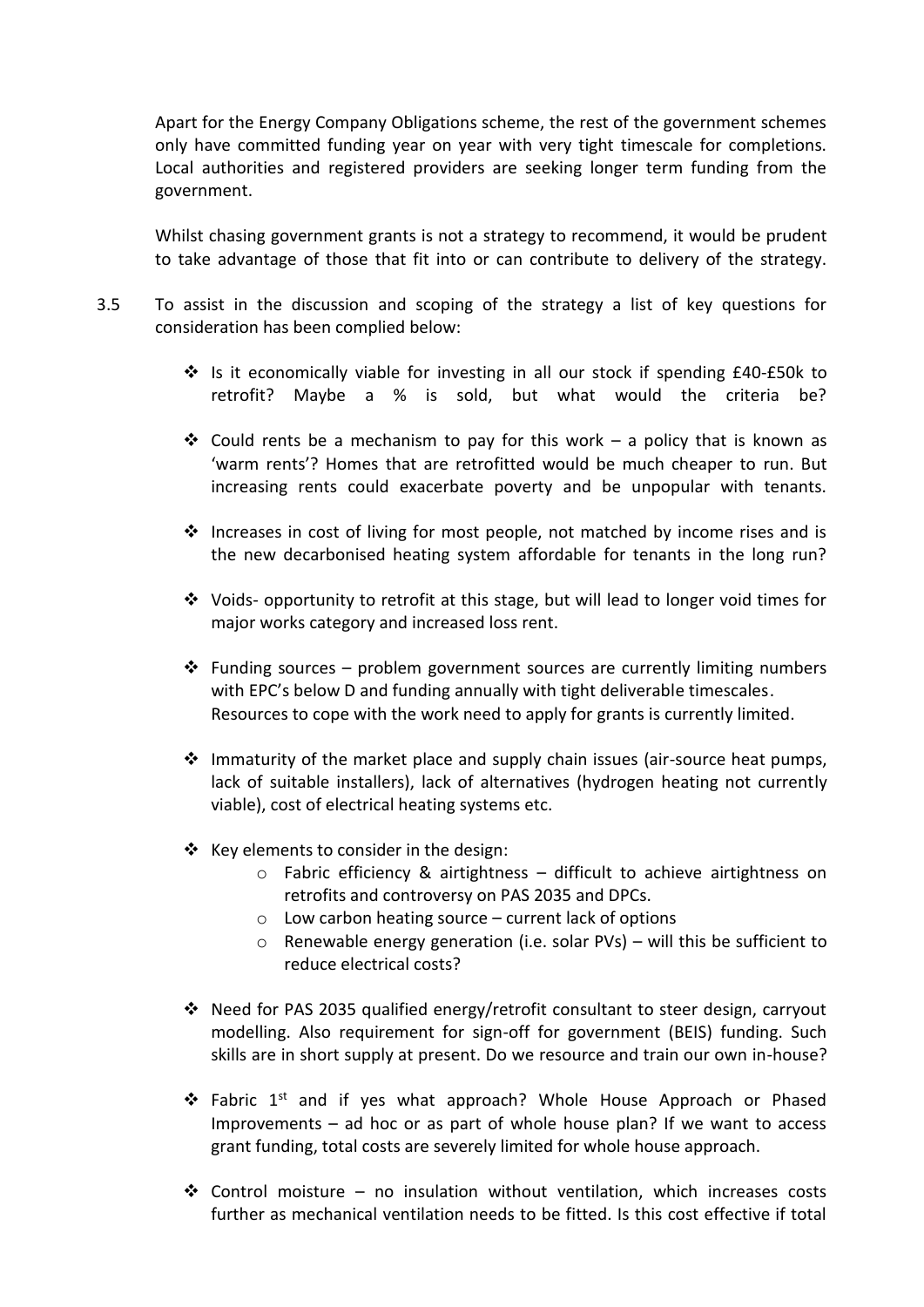costs for new zero carbon systems are 3-4 times more expensive than fitting gas?

- $\hat{\mathbf{v}}$  Properties in Conservation Areas include now or at end; as these are more costly and complicated?
- $\div$  Difficult to achieve airtightness in retrofit for new heating system without stripping back to the basic structure (can't do that with tenant in the home). This goes back to the void question again.
- 3.6 For each home we need to consider:
	- ❖ What heating system to use? Replacing gas, oil or coal heating systems with air source heat pumps (difficult to get right in retrofit), electrical wet systems (expensive to run) or wait for more alternatives likely to come later?
	- $\cdot \cdot$  Triple glazed windows big cost with small payback if double glazed already.
	- Upgrading the existing external/internal fabric of the existing building (including both insulation and airtightness). Can include wall, floor and roof insulation, reducing thermal bridging, improved insulated external doors.
	- ❖ Installing Mechanical Ventilation with Heat Recovery (MVHR)
	- $\div$  Installing solar PV panels with battery to generate electricity and reduce costs where feasible
	- Reduction in energy use overall as increase capacity in the electrical grid is minimal in many areas.
	- What grant funding is available and what are the criteria and cost ceilings associated with it?
	- ❖ HRA capacity to fund works?
	- $\div$  Timeline when, tackle worst first or by area?

# **4.0 Performance**

4.1 Best practice KPIs for retrofit housing are listed in the table below and all KPIs must be met for a home to be Net Zero carbon.

# **KPI's Retrofit housing**



Ultralow energy homes

Energy use and efficient heating

Renewable energy

Space heating demand 65 kWh/m2/yr

Energy Use Intensity 60 kWh/m2/yr

Electricity generation intensity 120 kWh/m2fp/yr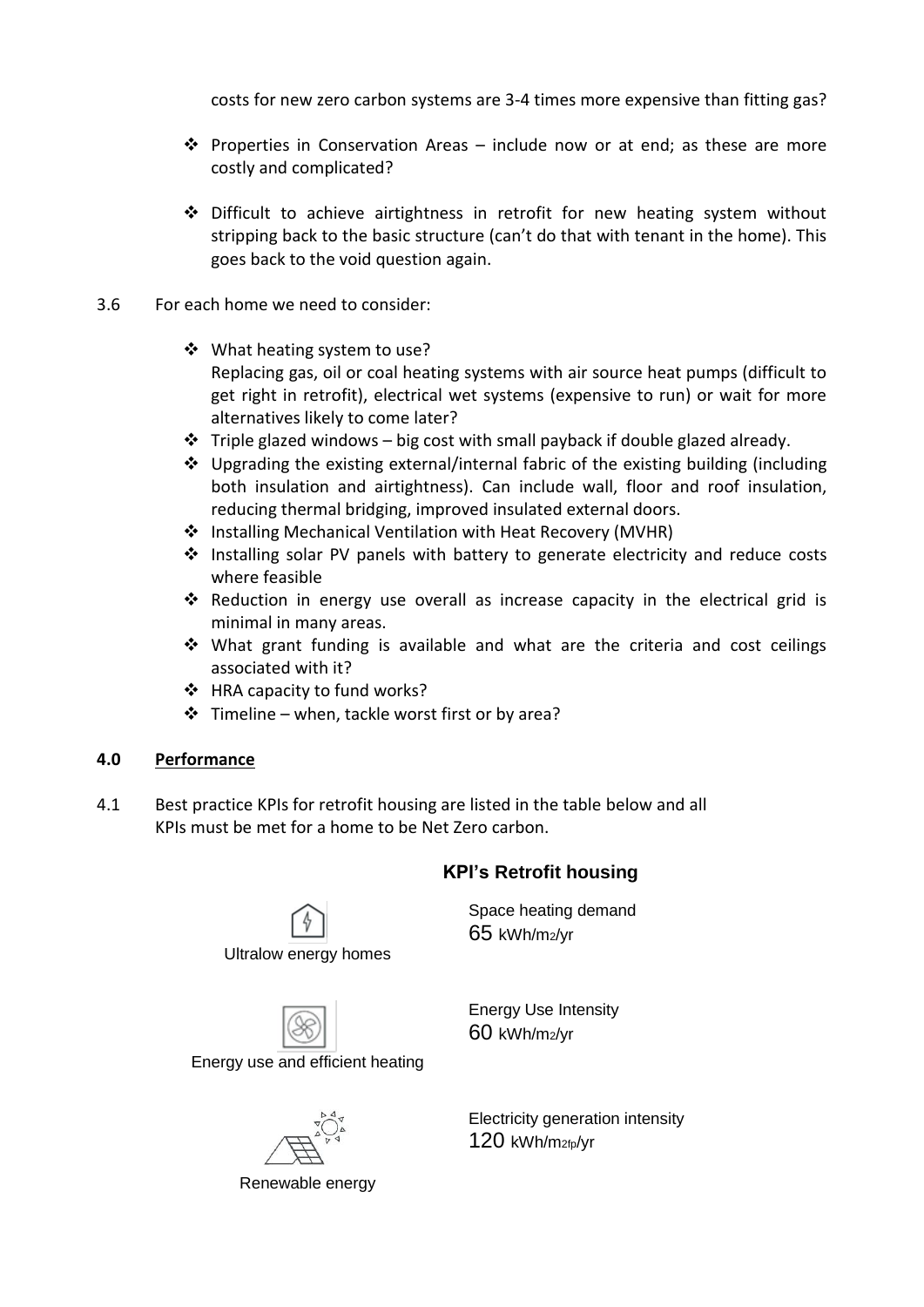



PAS 2035 **TM59 TM59** AECB **AECB** KPIs in use



*Retrofit guidance Overheating modelling Good practice Collect data for for compliance water standard the first 5 years*

*PAS 2035 guidance should be followed on publicly funded retrofit projects.*

*\*[Republished from the Net Zero Carbon Toolkit Levitt Bernstein, Elementa, Passivhaus Trust and Etude commissioned by West Oxfordshire , Cotswold and Forest of Dean District Councils, funded by the LGA Housing Advisers Programme*

### **5.0 Financial Implications**

5.1 Estimated cost to bring the council's housing stock to zero carbon is estimated at **£55m**.

#### 5.2 Indicative Costs of Retrofit Per Property *(Republished from the Net Zero Carbon Toolkit July 2021)*

| <b>Measure</b>                                              |  | Shallow | <b>Deep</b> |
|-------------------------------------------------------------|--|---------|-------------|
| Fit 100% low energy lighting                                |  | £20     | f20         |
|                                                             |  |         |             |
| Increase hot water tank insulation by 50mm                  |  | £50     | £50         |
| Loft Insulation -add 400mm                                  |  | £500    | £500        |
| Fit new time and temperature control on heating system      |  | £150    | £150        |
| Improved draught proofing                                   |  | £150    |             |
| 100% draught proofing -improve airtightness                 |  |         | £2,000      |
| <b>Cavity Wall Insulation -50mm</b>                         |  | £600    | £600        |
| Floor Insulation - between & below suspended timber         |  |         | £1,500      |
| Insulate all heating and hot water pipework                 |  |         | £500        |
| Fit Mechanical Ventilation and Heat Recovery (MVHR)         |  |         | £7,000      |
| Main Heating - High Efficiency Condensing Gas Boiler        |  | £3,800  |             |
| Main Heating - Air Source Heat Pump and new HW tank         |  |         | £9,000      |
| Half Glazed Doors -Double Glazed (16mm argon)               |  | £1,500  |             |
| Half Glazed Doors - Triple Glazed, High Performance         |  |         | £2,000      |
| <b>External Wall Insulation -160mm Expanded Polystyrene</b> |  |         | £11,000     |
| Double Glazing (16mm Argon Filled, Low E)                   |  | £7,000  |             |
| Triple Glazing (16mm Argon Filled, Low E)                   |  |         | £8,400      |
| Photovoltaic Panels, 3kWp array, (21m2area)                 |  |         | £6,500      |
| Miscellaneous and enabling works                            |  | £1,000  | £5,000      |
|                                                             |  |         |             |
| <b>TOTALS</b>                                               |  | £14,770 | £54,220     |

5.3 There are a range of resources required to successfully implement any decarbonisation projects, especially those reliant on government funding.

Resource for tenant engagement to reduce the number of refusals, withdrawals midprojects and ensure any new technologies installed are understood and operable from the tenant's perspective. This requires tenant liaison before, during and after works are completed.